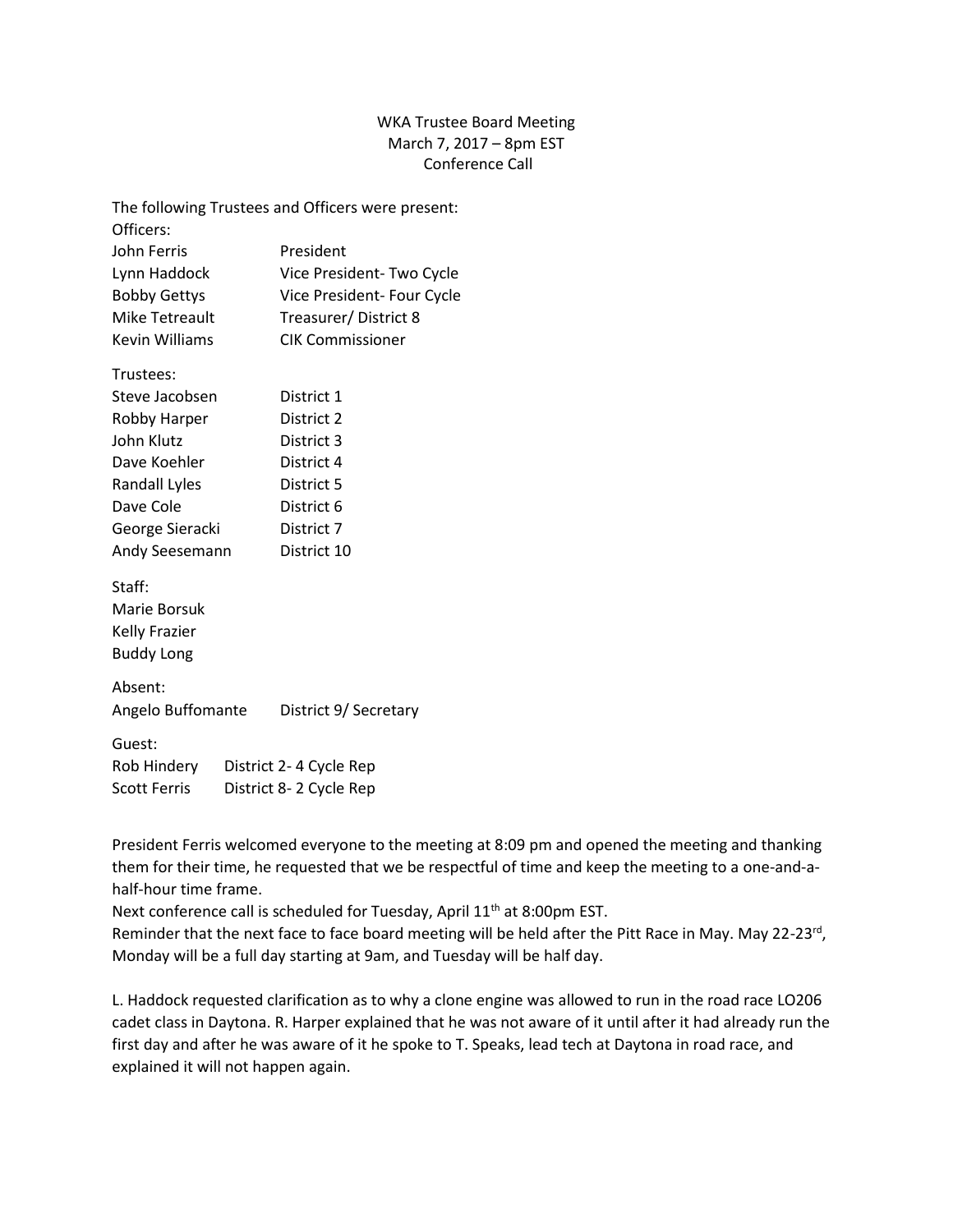L. Haddock also requested clarification why racers were told that they could go out and purchase fuel from a gas station down the road that carries 87-93 octane gas, when spec fuel Sunoco 110 was indicated on the entry form as the fuel to use for the weekend and was available for purchase at the Sunoco truck at the track. R. Harper and R. Hindery advised that LO206 racers were going by what was indicated as acceptable fuel according to the Tech Manual. L. Haddock pointed out that anytime we have a spec fuel indicated and available for purchase that is fuel that is to be used. Using the spec fuel provides better and more accurate Teching. Every one agreed that going forward this incident will not happen again, and if spec fuel is indicated and provided it will be used.

R. Hindery indicated that he would like to go on record that he is against running leaded gas as it is a known carcinogen.

L. Haddock advised the board that he had noticed a few times throughout the 2016 race season, that he was unable to locate a few of WKA's Gold Cup and Road Race races on race monitor when he was not at the track. Buddy advised that he had mentioned this to Alex Gaines who has done scoring for WKA, and he mentioned that it's possible whoever was doing the scoring at those races had not connected to Race Monitor in order for it to show up. That is a problem that will be addressed and those scoring can be educated on how to connect the scoring system to race monitor in order for it to show up.

M. Tetreault reviewed with the board the Daytona P&L's that had been sent out to the board members to review prior to the meeting. After some clarification and questions answered, Mike advised the board if any future questions needed to be answered he would be available by email.

President Ferris continued the meeting with a Summary of the 2017 Gold Cup Season. This year will be a 3 race series: Jacksonville, Florida- 103rd Street Sports Complex- March 24-26<sup>th</sup> Thompson, Ohio- Thompson Kart Raceway- July 28<sup>th</sup>-30<sup>th</sup> Barnesville, Georgia- Lamar County Speedway- October 6-8<sup>th</sup> All the tracks have given their support and are also promoting it on a local level.

Due to the change in the schedule, S. Jacobsen made a motion to count the best 5 of 6 for year end points. Seconded by R. Lyles opposed: zero motion passes

Motion was then made by S. Jacobsen to remove bonus points from the Gold Cup series, No Bonus points will be awarded. Seconded: R. Lyles opposed: zero motion passes

Gold Cup discussion continued Gold Cup Scoring and yearly points tracking for year-end awards. The point calculations will be done in the office.

Motion was made by D. Koehler Eagles to be awarded to  $1<sup>st</sup>$  place National Champions Seconded by R. Harper opposed: zero motion passes

President Ferris requested the trustees to have their competition committee member list ready to be reviewed at the next conference call for review.